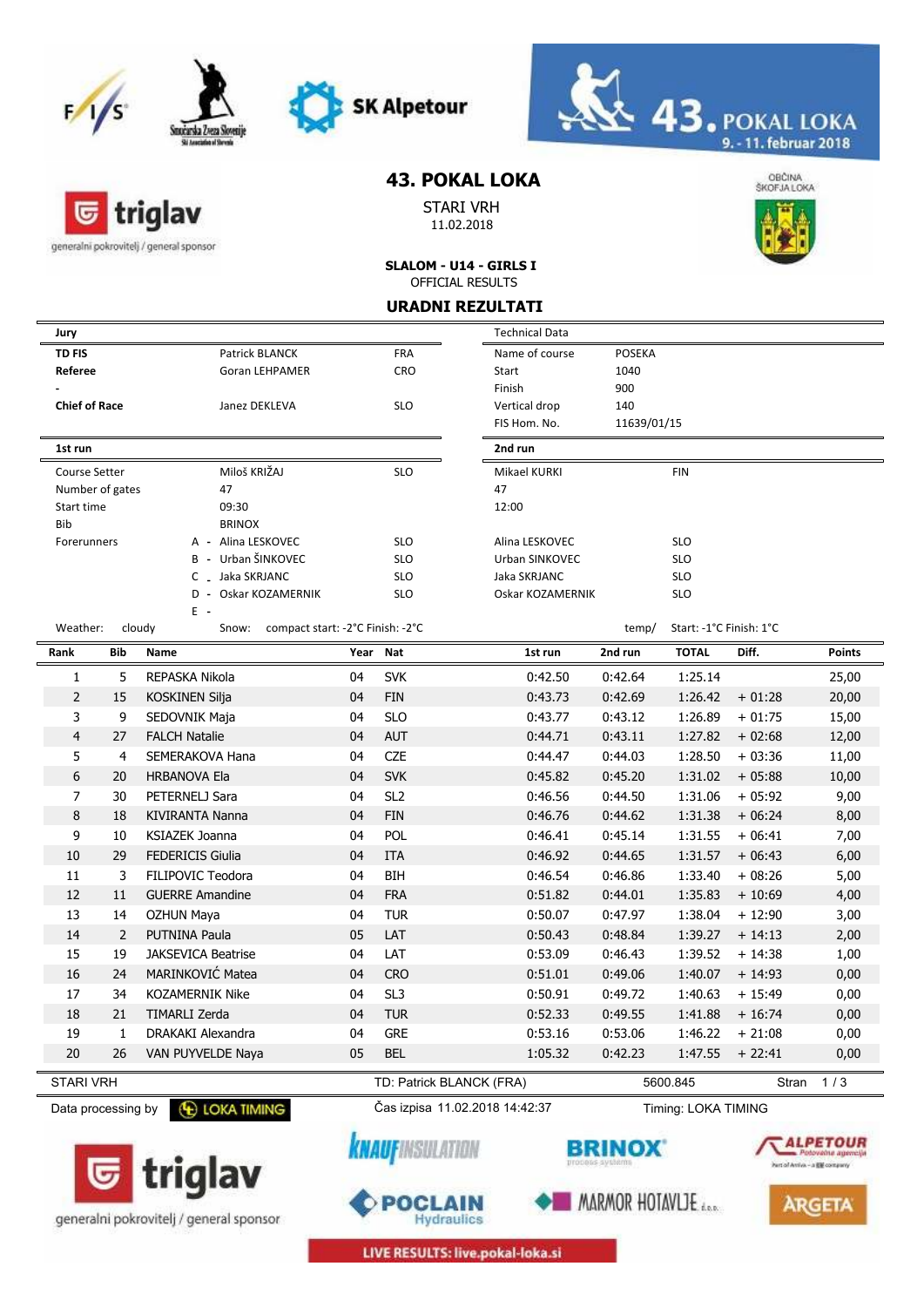|                    |                | Smocarska Zveza Sloven<br>Sti Americano of Shevada |      |            | <b>SK Alpetour</b>                                      |                 |         |         |                     | $\textcolor{red}{43}.$ POKAL LOKA<br>9. - 11. februar 2018 |               |
|--------------------|----------------|----------------------------------------------------|------|------------|---------------------------------------------------------|-----------------|---------|---------|---------------------|------------------------------------------------------------|---------------|
|                    |                | triglav<br>generalni pokrovitelj / general sponsor |      |            | <b>43. POKAL LOKA</b><br><b>STARI VRH</b><br>11.02.2018 |                 |         |         |                     | OBČINA<br>ŠKOFJALOKA                                       |               |
|                    |                |                                                    |      |            | SLALOM - U14 - GIRLS I<br><b>OFFICIAL RESULTS</b>       |                 |         |         |                     |                                                            |               |
|                    |                |                                                    |      |            | <b>URADNI REZULTATI</b>                                 |                 |         |         |                     |                                                            |               |
|                    |                |                                                    |      |            |                                                         |                 |         |         |                     |                                                            |               |
| Rank               | Bib            | Name                                               | Year | Nat        |                                                         |                 | 1st run | 2nd run | <b>TOTAL</b>        | Diff.                                                      | <b>Points</b> |
| 21                 | 6              | LATTANZIO Martina                                  | 04   | <b>ARG</b> |                                                         |                 | 0:59.56 | 0:50.63 | 1:50.19             | $+25:05$                                                   | 0,00          |
|                    |                | <b>DID NOT START 1st RUN</b>                       |      |            |                                                         |                 |         |         |                     |                                                            |               |
| <b>Bib</b>         |                | <b>Name</b>                                        |      |            | Year Nat                                                |                 |         |         |                     |                                                            |               |
|                    | 35             | <b>BOKAL Iva</b>                                   |      |            | 05                                                      | SL <sub>3</sub> |         |         |                     |                                                            |               |
|                    |                | <b>DID NOT FINISH 1st RUN</b>                      |      |            |                                                         |                 |         |         |                     |                                                            |               |
| <b>Bib</b>         |                | <b>Name</b>                                        |      |            | Year Nat                                                |                 |         |         |                     |                                                            |               |
|                    | 8              | COLOMBO Sofia                                      |      |            | 04                                                      | <b>ITA</b>      |         |         |                     |                                                            |               |
|                    | 12             | <b>BUERGLER Viktoria</b>                           |      |            | 04                                                      | AUT             |         |         |                     |                                                            |               |
|                    | 13             | <b>KERKHOFS Nore</b>                               |      |            | 04                                                      | <b>BEL</b>      |         |         |                     |                                                            |               |
|                    | 17             | <b>STRANDEN Mathea</b>                             |      |            | 04                                                      | <b>NOR</b>      |         |         |                     |                                                            |               |
|                    | 22             | UTHUS Lea                                          |      |            | 05                                                      | <b>NOR</b>      |         |         |                     |                                                            |               |
|                    | 23             | <b>MEYER Garance</b>                               |      |            | 04                                                      | <b>FRA</b>      |         |         |                     |                                                            |               |
|                    | 25             | <b>KREISSOVA Tereza</b>                            |      |            | 04                                                      | <b>CZE</b>      |         |         |                     |                                                            |               |
|                    | 28             | <b>SREBRE Iris</b>                                 |      |            | 05                                                      | <b>SLO</b>      |         |         |                     |                                                            |               |
|                    | 32             | <b>MLAKAR Loti</b>                                 |      |            | 05                                                      | SL <sub>3</sub> |         |         |                     |                                                            |               |
|                    | 33             | STOJANOVIČ Tia                                     |      |            | 05                                                      | SL <sub>3</sub> |         |         |                     |                                                            |               |
|                    |                | <b>DISQUALIFIED 1st RUN</b>                        |      |            |                                                         |                 |         |         |                     |                                                            |               |
|                    | <b>Bib</b>     | <b>Name</b>                                        |      |            | Year Nat                                                |                 |         |         |                     |                                                            | <b>Gates</b>  |
|                    | $\overline{7}$ | LJUTIĆ Zrinka                                      |      |            | 04                                                      | <b>CRO</b>      |         |         |                     |                                                            | 43            |
|                    | 31             | <b>KLEMENC Vita</b>                                |      |            | 04                                                      | SL <sub>2</sub> |         |         |                     |                                                            | 47            |
|                    |                | <b>DISQUALIFIED 2nd RUN</b>                        |      |            |                                                         |                 |         |         |                     |                                                            |               |
| <b>Bib</b>         |                | <b>Name</b>                                        |      |            | Year Nat                                                |                 |         |         |                     |                                                            | <b>Gates</b>  |
|                    | 16             | RADEVA Boiana                                      |      |            | 05                                                      | <b>BUL</b>      |         |         |                     |                                                            | 43            |
|                    | 36             | VRANIČAR Liza                                      |      |            | 05                                                      | SL <sub>3</sub> |         |         |                     |                                                            | 44            |
|                    |                |                                                    |      |            |                                                         |                 |         |         |                     |                                                            |               |
| <b>STARI VRH</b>   |                |                                                    |      |            | TD: Patrick BLANCK (FRA)                                |                 |         |         | SLO 5600.845        |                                                            | Stran $2/3$   |
| Data processing by |                | <b>E LOKA TIMING</b>                               |      |            | Čas izpisa 11.02.2018 14:42:37                          |                 |         |         | Timing: LOKA TIMING |                                                            |               |



LIVE RESULTS: live.pokal-loka.si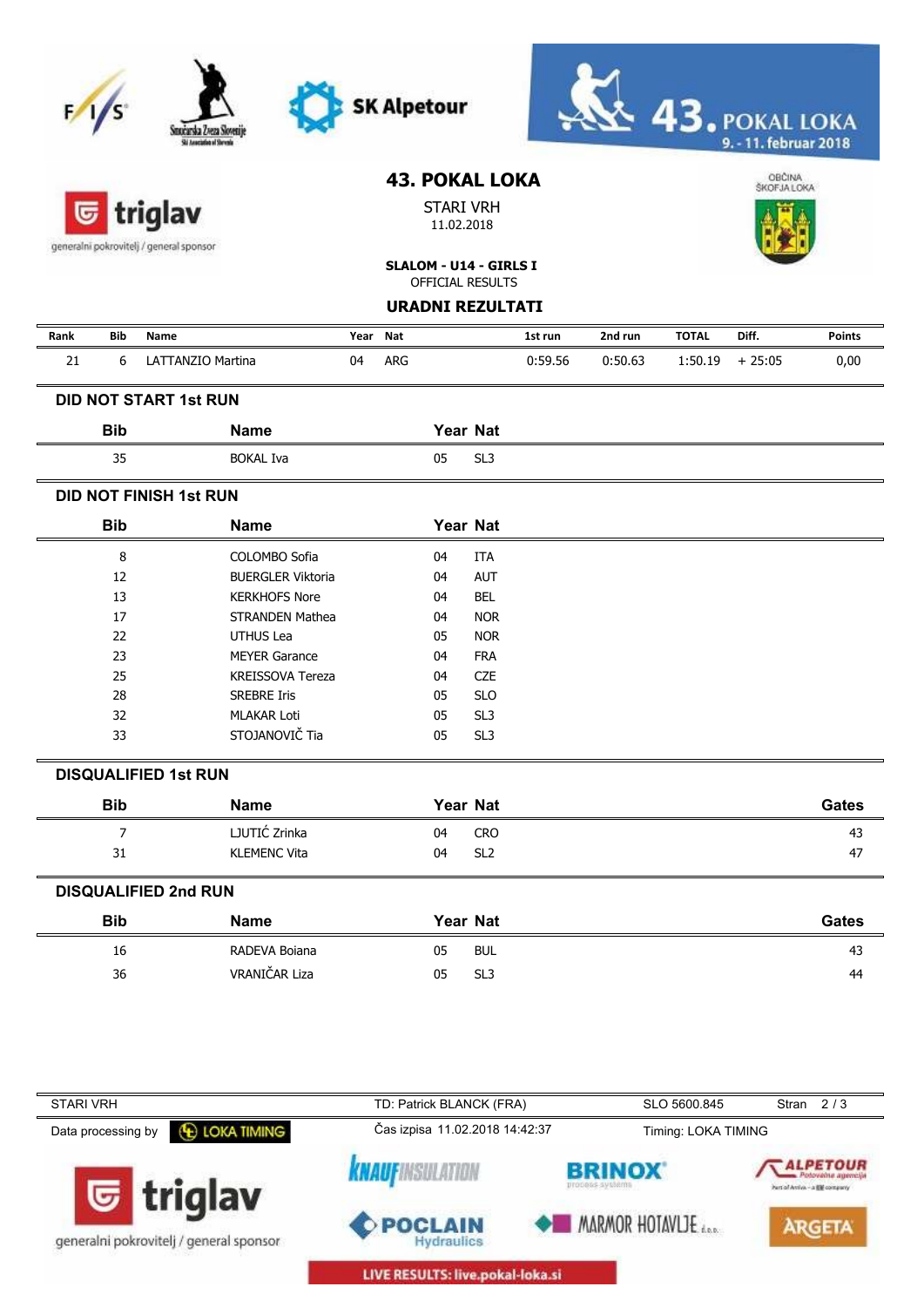

triglav





## **43. POKAL LOKA**

STARI VRH 11.02.2018



generalni pokrovitelj / general sponsor

G

### **SLALOM - U14 - BOYS I** OFFICIAL RESULTS

|                                                                   | <b>URADNI REZULTATI</b> |                                                     |      |                 |                       |               |                          |          |               |
|-------------------------------------------------------------------|-------------------------|-----------------------------------------------------|------|-----------------|-----------------------|---------------|--------------------------|----------|---------------|
| Jury                                                              |                         |                                                     |      |                 | <b>Technical Data</b> |               |                          |          |               |
| <b>TD FIS</b>                                                     |                         | Patrick BLANCK                                      |      | <b>FRA</b>      | Name of course        | <b>POSEKA</b> |                          |          |               |
| Referee                                                           |                         | <b>Goran LEHPAMER</b>                               |      | CRO             | Start                 | 1040          |                          |          |               |
|                                                                   |                         |                                                     |      |                 | Finish                | 900           |                          |          |               |
| <b>Chief of Race</b>                                              |                         | Janez DEKLEVA                                       |      | <b>SLO</b>      | Vertical drop         | 140           |                          |          |               |
|                                                                   |                         |                                                     |      |                 | FIS Hom. No.          | 11639/01/15   |                          |          |               |
| 1st run                                                           |                         |                                                     |      |                 | 2nd run               |               |                          |          |               |
| Course Setter                                                     |                         | Miloš KRIŽAJ                                        |      | <b>SLO</b>      | Mikael KURKI          |               | <b>FIN</b>               |          |               |
| Number of gates                                                   |                         | 47                                                  |      |                 | 47                    |               |                          |          |               |
| Start time                                                        |                         | 09:30                                               |      |                 | 12:00                 |               |                          |          |               |
| <b>Bib</b>                                                        |                         | <b>BRINOX</b>                                       |      |                 |                       |               |                          |          |               |
| Forerunners                                                       |                         | A - Alina LESKOVEC                                  |      | <b>SLO</b>      | Alina LESKOVEC        |               | <b>SLO</b>               |          |               |
|                                                                   |                         | B - Urban ŠINKOVEC                                  |      | <b>SLO</b>      | Urban ŠINKOVEC        |               | <b>SLO</b>               |          |               |
|                                                                   |                         | C _ Jaka ŠKRJANC<br>Oskar KOZAMERNIK<br>$D -$       |      | <b>SLO</b>      | Jaka ŠKRJANC          |               | <b>SLO</b><br><b>SLO</b> |          |               |
|                                                                   |                         | E -                                                 |      | <b>SLO</b>      | Oskar KOZAMERNIK      |               |                          |          |               |
| Weather:                                                          |                         | cloudy<br>compact start: -2°C Finish: -2°C<br>Snow: |      |                 |                       | temp/         | Start: -1°C Finish: 1°C  |          |               |
| Rank                                                              | Bib                     | Name                                                | Year | Nat             | 1st run               | 2nd run       | <b>TOTAL</b>             | Diff.    | <b>Points</b> |
| 1                                                                 | 41                      | <b>BRAEKKEN Theodor</b>                             | 04   | <b>NOR</b>      | 0:41.51               | 0:40.18       | 1:21.69                  |          | 25,00         |
| $\overline{2}$                                                    | 49                      | PITTRACHER Tobias                                   | 04   | <b>AUT</b>      | 0:41.66               | 0:40.88       | 1:22.54                  | $+00:85$ | 20,00         |
| 3                                                                 | 74                      | <b>BERTHET Augustin</b>                             | 04   | <b>FRA</b>      | 0:43.84               | 0:41.65       | 1:25.49                  | $+03:80$ | 15,00         |
| 4                                                                 | 42                      | ZBAŠNIK Niko                                        | 04   | <b>CRO</b>      | 0:43.98               | 0:43.39       | 1:27.37                  | $+05:68$ | 12,00         |
| 5                                                                 | 46                      | <b>LEMPONEN Mikko</b>                               | 04   | <b>FIN</b>      | 0:44.94               | 0:43.08       | 1:28.02                  | $+06:33$ | 11,00         |
| 6                                                                 | 59                      | <b>DEL TORRE Mattia Mario</b>                       | 04   | <b>ITA</b>      | 0:45.24               | 0:42.89       | 1:28.13                  | $+06:44$ | 10,00         |
| $\overline{7}$                                                    | 66                      | <b>SKERK Maks</b>                                   | 04   | <b>ITA</b>      | 0:44.43               | 0:43.75       | 1:28.18                  | $+06:49$ | 9,00          |
| 8                                                                 | 47                      | <b>VOLENTAR Jaka</b>                                | 04   | <b>SLO</b>      | 0:45.13               | 0:43.49       | 1:28.62                  | $+06:93$ | 8,00          |
| 9                                                                 | 63                      | <b>CLAUSING Mees</b>                                | 04   | <b>NED</b>      | 0:45.85               | 0:44.00       | 1:29.85                  | $+08:16$ | 7,00          |
| 10                                                                | 71                      | <b>KELLY James</b>                                  | 04   | <b>AUS</b>      | 0:46.75               | 0:44.12       | 1:30.87                  | $+09:18$ | 6,00          |
| 11                                                                | 57                      | <b>DOWLING Laidley</b>                              | 04   | <b>AUS</b>      | 0:47.25               | 0:45.19       | 1:32.44                  | $+10:75$ | 5,00          |
| 12                                                                | 84                      | POKORN Tilen                                        | 05   | SL <sub>3</sub> | 0:49.06               | 0:46.49       | 1:35.55                  | $+13:86$ | 4,00          |
| 13                                                                | 70                      | <b>FILIPEC Karlo</b>                                | 05   | <b>CRO</b>      | 0:51.04               | 0:44.78       | 1:35.82                  | $+14:13$ | 3,00          |
| 14                                                                | 61                      | PERIŠIĆ Lazar                                       | 05   | <b>SRB</b>      | 0:48.27               | 0:47.81       | 1:36.08                  | $+14:39$ | 2,00          |
| 15                                                                | 73                      | <b>LASTIK Simon</b>                                 | 04   | <b>SVK</b>      | 0:52.67               | 0:43.85       | 1:36.52                  | $+14:83$ | 1,00          |
| 16                                                                | 80                      | <b>HRIBŠEK Alen</b>                                 | 05   | SL <sub>2</sub> | 0:51.61               | 0:45.33       | 1:36.94                  | $+15:25$ | 0,00          |
| 17                                                                | 51                      | <b>HOZMANN Rudolf</b>                               | 04   | <b>HUN</b>      | 0:54.96               | 0:43.37       | 1:38.33                  | $+16:64$ | 0,00          |
| 18                                                                | 45                      | <b>BALOVIĆ Aleksa</b>                               | 05   | <b>SRB</b>      | 0:50.54               | 0:49.20       | 1:39.74                  | $+18:05$ | 0,00          |
| 19                                                                | 55                      | <b>BOUAS Ioannis</b>                                | 05   | <b>BEL</b>      | 0:54.27               | 0:46.36       | 1:40.63                  | $+18:94$ | 0,00          |
| 20                                                                | 67                      | <b>KAZANC Mahmut</b>                                | 05   | <b>TUR</b>      | 0:53.35               | 0:50.76       | 1:44.11                  | $+22:42$ | 0,00          |
|                                                                   |                         |                                                     |      |                 |                       |               |                          |          |               |
| <b>STARI VRH</b><br>TD: Patrick BLANCK (FRA)<br>0642.845<br>Stran |                         |                                                     |      |                 | 1/3                   |               |                          |          |               |

Data processing by **C** LOKA TIMING Cas izpisa 11.02.2018 14:42:57

**KNAUFINSULATION** 

POCLAIN

Timing: LOKA TIMING **BRINOX** 

MARMOR HOTAVLJE



**ARGETA** 



generalni pokrovitelj / general sponsor

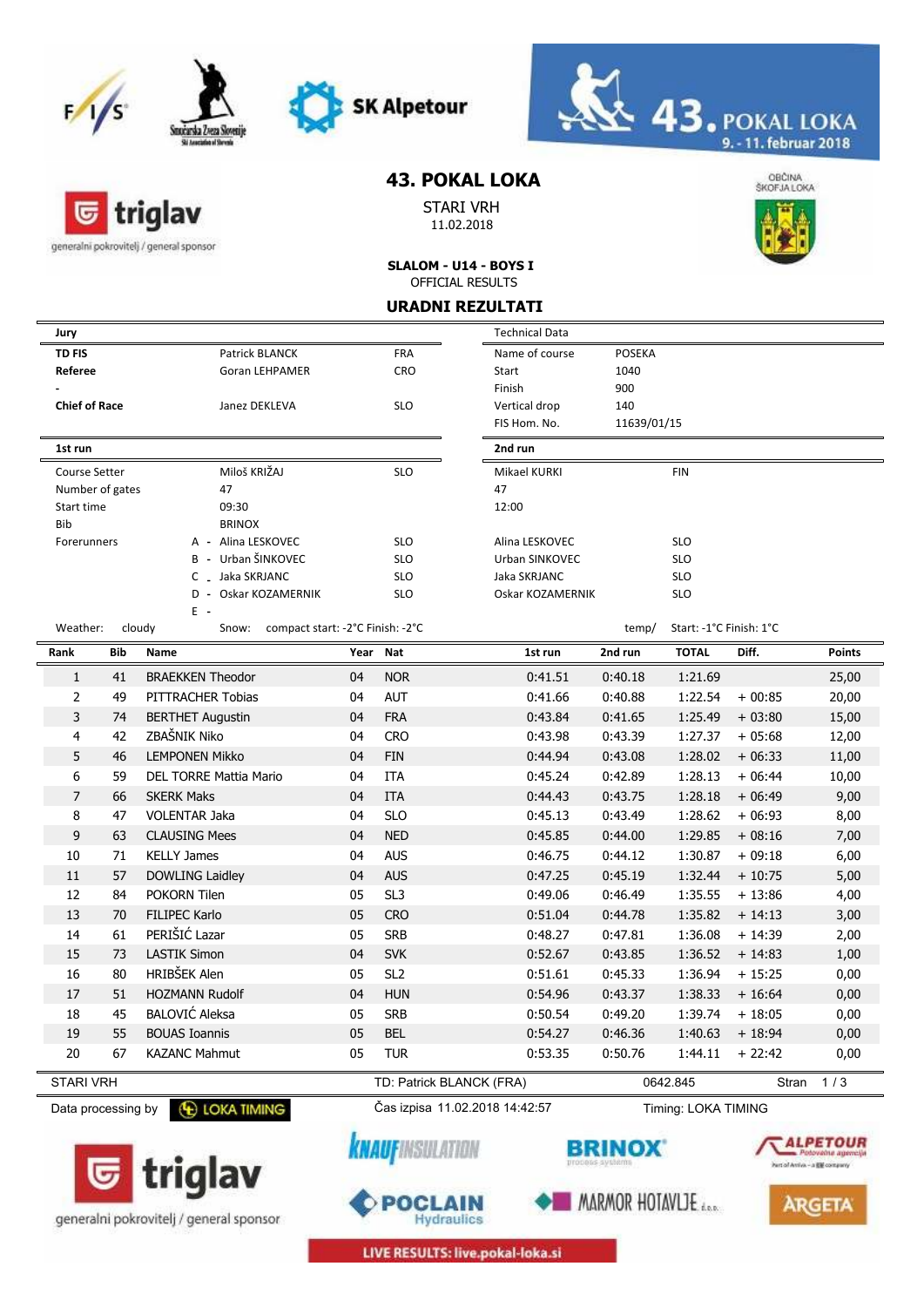



# triglav G

generalni pokrovitelj / general sponsor

## **43. POKAL LOKA**

**SK Alpetour** 

STARI VRH 11.02.2018



**SLALOM - U14 - BOYS I** OFFICIAL RESULTS

#### **URADNI REZULTATI**

| Rank | Bib | Name                  | Year | Nat        | 1st run | 2nd run | <b>TOTAL</b>      | Diff.    | <b>Points</b> |
|------|-----|-----------------------|------|------------|---------|---------|-------------------|----------|---------------|
| 21   |     | <b>GERMANIS Bruno</b> | 05   | LAT        | 0:58.40 | 0:46.75 | $1:45.15 + 23:46$ |          | 0,00          |
| 22   | 78  | VILLALBA Juan Cruz    | 04   | ARG        | 0:54.68 | 0:51.04 | 1:45.72           | $+24:03$ | 0,00          |
| 23   | 72  | BANYAI Attila         | 05   | <b>HUN</b> | 1:00.56 | 0:47.04 | 1:47.60           | $+25:91$ | 0,00          |
| 24   | 75  | VISSANI Lucas         | 04   | ARG        | 1:07.43 | 0:50.14 | 1:57.57           | $+35:88$ | 0,00          |

#### **DID NOT START 1st RUN**

| <b>Bib</b> | Name       |    | Year Nat |
|------------|------------|----|----------|
| ດລ         | JERIC Bine | 04 | $\sim$   |
| ంప         |            | ັ  | ن∟ت      |

### **DID NOT FINISH 1st RUN**

| <b>Bib</b> | <b>Name</b>               |    | Year Nat        |
|------------|---------------------------|----|-----------------|
| 44         | MACEWICZ Robert           | 04 | POL             |
| 50         | <b>KLIMA Oskar</b>        | 04 | <b>CZE</b>      |
| 52         | MAČAR Milivoje            | 04 | BIH             |
| 53         | <b>BRUTOVSKY Filip</b>    | 04 | <b>SVK</b>      |
| 54         | <b>HASIRCI Demirkan</b>   | 04 | <b>TUR</b>      |
| 56         | ARIAS Joaquín             | 04 | ARG             |
| 58         | <b>GLAUCHEV Ivan</b>      | 04 | <b>BUL</b>      |
| 62         | <b>LECHEV Nikolay</b>     | 04 | <b>BUL</b>      |
| 65         | <b>KEMPPAINEN Jesperi</b> | 04 | <b>FIN</b>      |
| 69         | <b>FEURSTEIN Marco</b>    | 04 | <b>AUT</b>      |
| 76         | <b>GALVAS Matyas</b>      | 04 | <b>CZE</b>      |
| 79         | VOJNIVIĆ Dušan            | 04 | <b>SRB</b>      |
| 81         | ZUPANČIČ Filip            | 04 | SL <sub>2</sub> |
| 82         | ADAMEK Anže               | 04 | SL <sub>3</sub> |

### **DISQUALIFIED 1st RUN**

| <b>Bib</b> | <b>Name</b>             | Year Nat         | Gates |
|------------|-------------------------|------------------|-------|
| 48         | <b>KUPCS Roberts</b>    | 05<br>LAT        | 20    |
| 68         | HALBJOERHUS G. Engebret | <b>NOR</b><br>04 | 40    |